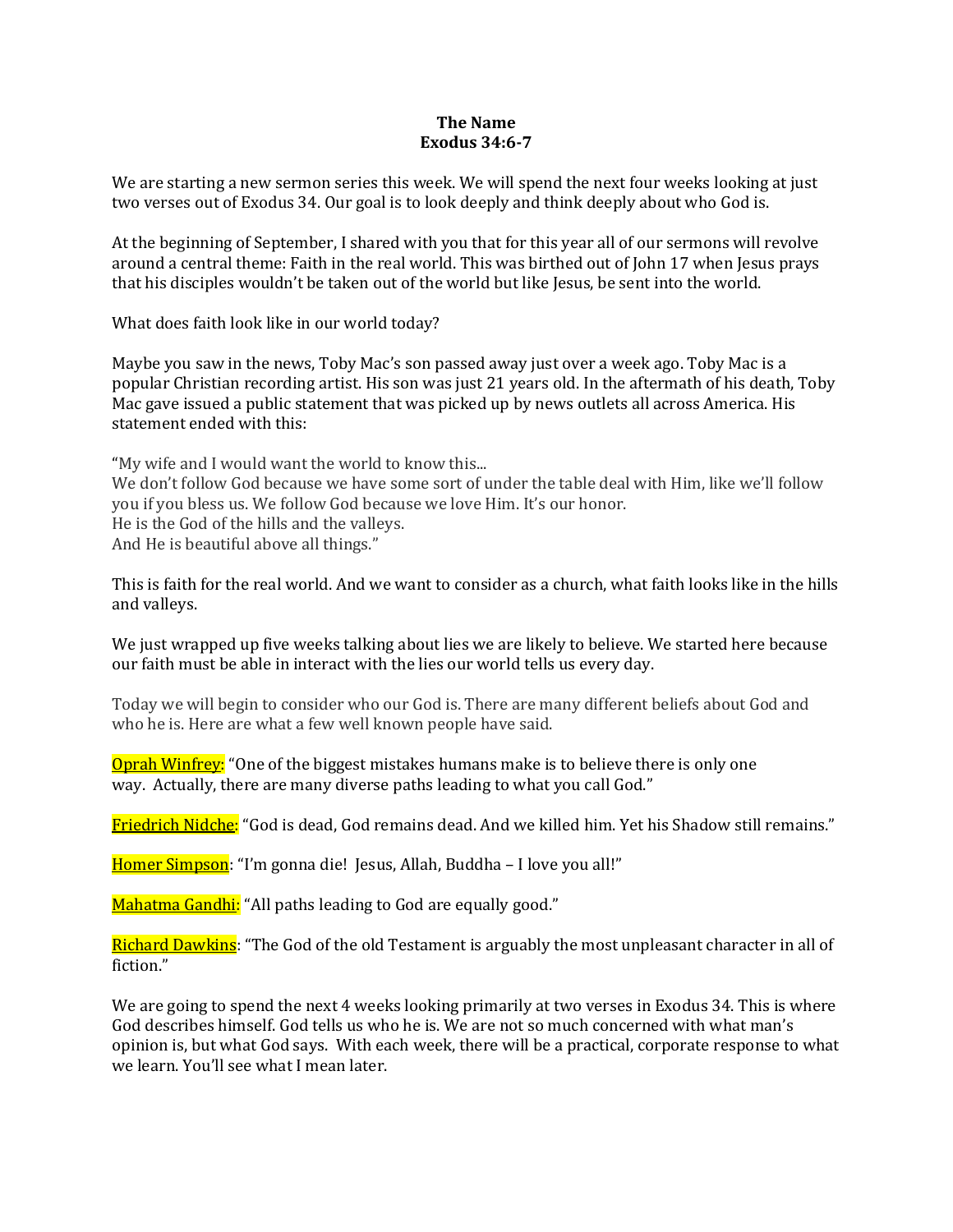## *Before we read our passage: I want to lay some groundwork of why these next four weeks are important.*

### **Why these two verses matter.**

# **1.** Who God is has profound implications for who we are.

The Christian author AW Tozer said, "What comes to our minds when we think about God is the most important thing about us. For this reason the gravest question before the Church is always God Himself, and the most portentous fact about any man is not what he at a given time may say or do, but what he in his deep heart conceives God to be like"

What do you think of God? If you see him as untrustworthy – You will be filled with anxiety. If see him as an angry, judgmental tyrant – You'll be a religious bigot who is always angry. If you see him as this warm, tingly, sentimental man in the clouds, but powerless to do anything – You'll crave every self help book with cliché sayings.

Just think about the world: The Isis terrorists beheading the infidel is because of what he believes about God. The Hindu who lets the cows roam the streets – because of what he believes about God. The U.S. Army sniper praying to God before he takes the shot because of what he believes about God. The peace activist who protests a war because of what they believe about Jesus teaching on "loving your enemy". The father who quits his well paying job to move his family to the other side of the world to be missionary to an unreached people group. He does this because of his understanding about God. The Grammy winning artist who accepts an award for their song about a "one night stand" and thanks God for the gift.

They are all acting in accordance to what they believe about God.

We are the same way: How you spend your money, prioritize your life reveals who you believe God to be. How you view sin and how you deal with sin demonstrates what you believe about God. The kind of relationships you have, your marriage, how you raise your children. Show us what you believe about God. Whether you share your faith, cook a meal for someone in need, forgive someone who hurt you or pray for your enemies are all dictated by your belief in God.

Therefore, we need a right understanding of who God is because it will influence who we become.

Scot McKnight is a New Testament professor and scholar and written a number of books. For years, he taught a class on Jesus, and he would start every semester with two surveys. The first was a set of questions about the student: what they like, dislike, believe, and so on. The second was the same set of questions, but this time about Jesus. He says that 90 percent of the time, the answers were exactly the same.

That's telling, isn't it? Here's how you know if you've created God in your own image: he agrees with you on everything. He hates all the people you hate. He voted for the person you voted for. If you're a Republican, so is he. If you're a Democrat, she is too. If you're passionate about \_\_\_\_, then God is passionate about \_\_\_\_. If you're open and elastic about sexuality, so is he.

Theologian Gregory Beale said, "What people revere, they resemble, either for ruin or restoration."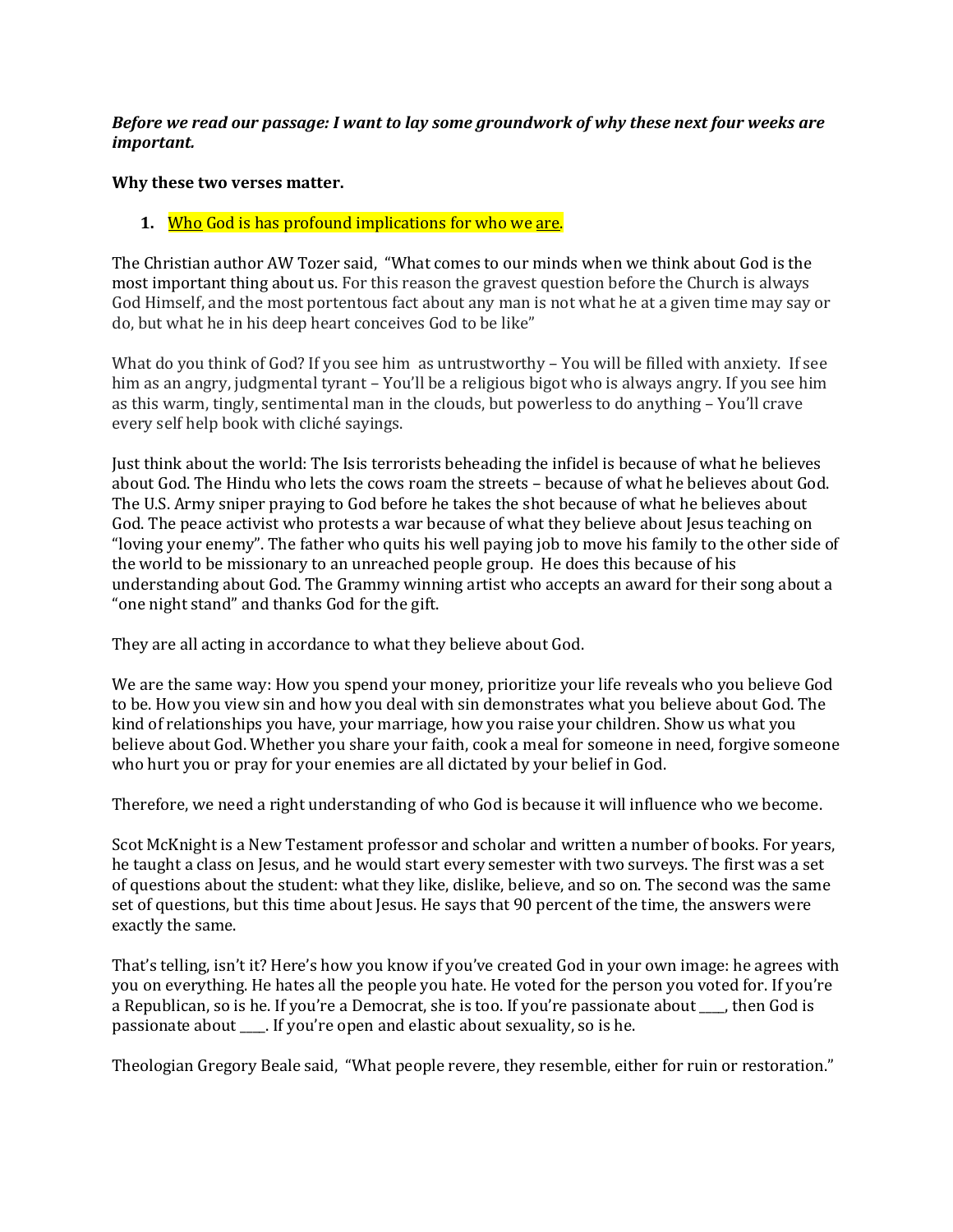The second reason for this sermon series:

Our theology shapes our worship.

If we don't know who God is – then who are we worshipping? In fact, verse 8 of Exodus 34 says this. Read the whole thing with me.

## Exodus 34

**<sup>5</sup>**The LORD descended in the cloud and stood with him there, and proclaimed the name of the LORD. **<sup>6</sup>**The LORD passed before him and proclaimed, "The LORD, the LORD, a God merciful and gracious, slow to anger, and abounding in steadfast love and faithfulness, **<sup>7</sup>** keeping steadfast love for thousands, forgiving iniquity and transgression and sin, but who will by no means clear the guilty, visiting the iniquity of the fathers on the children and the children's children, to the third and the fourth generation." **<sup>8</sup>**And Moses quickly bowed his head toward the earth and worshiped.

Here is what we are going to do. :

- Each week we will think about the original language and meaning.
- Each week we will think about who God is and what it means for us.
- Each week we will have one corporate application of each statement.

TODAY: Merciful and Gracious Next week: Slow to Anger Week 3: Steadfast love Week 4: by no means clears the guilty, visiting the iniquity of the fathers on the children and the children's children.

These two verses are a foundation for a theology of God. What we find here is different than most theology books are organized. In nearly every class I have taken or taught- we begin with the "omnis"… God is omnipotent (all powerful). God is omniscient (all knowing). God is omnipresent (every where at once)

All this is true! **But when God describes himself he gives us a name** and then he describes his character.

Starting with the omni's is a little weird.

What if you were to ask me "who my wife is?" I could say, my wife is 34 years old, 5 foot 10 inches, long brown/blondish hair, blue eyes, has three kids… You would learn something about her, but you wouldn't really know her.

What if I said, she is passionate about people. She is a selfless, caring friend. Then you would get to know her character. This is exactly what God is doing in Exodus 34

Therefore, in studying this passage together, we will get a profound picture of who God is.

John Mark Comer in his book – calls this passage the "John 3:16" of the Old Testament. It was central to Jewish belief. It should still be central to us today.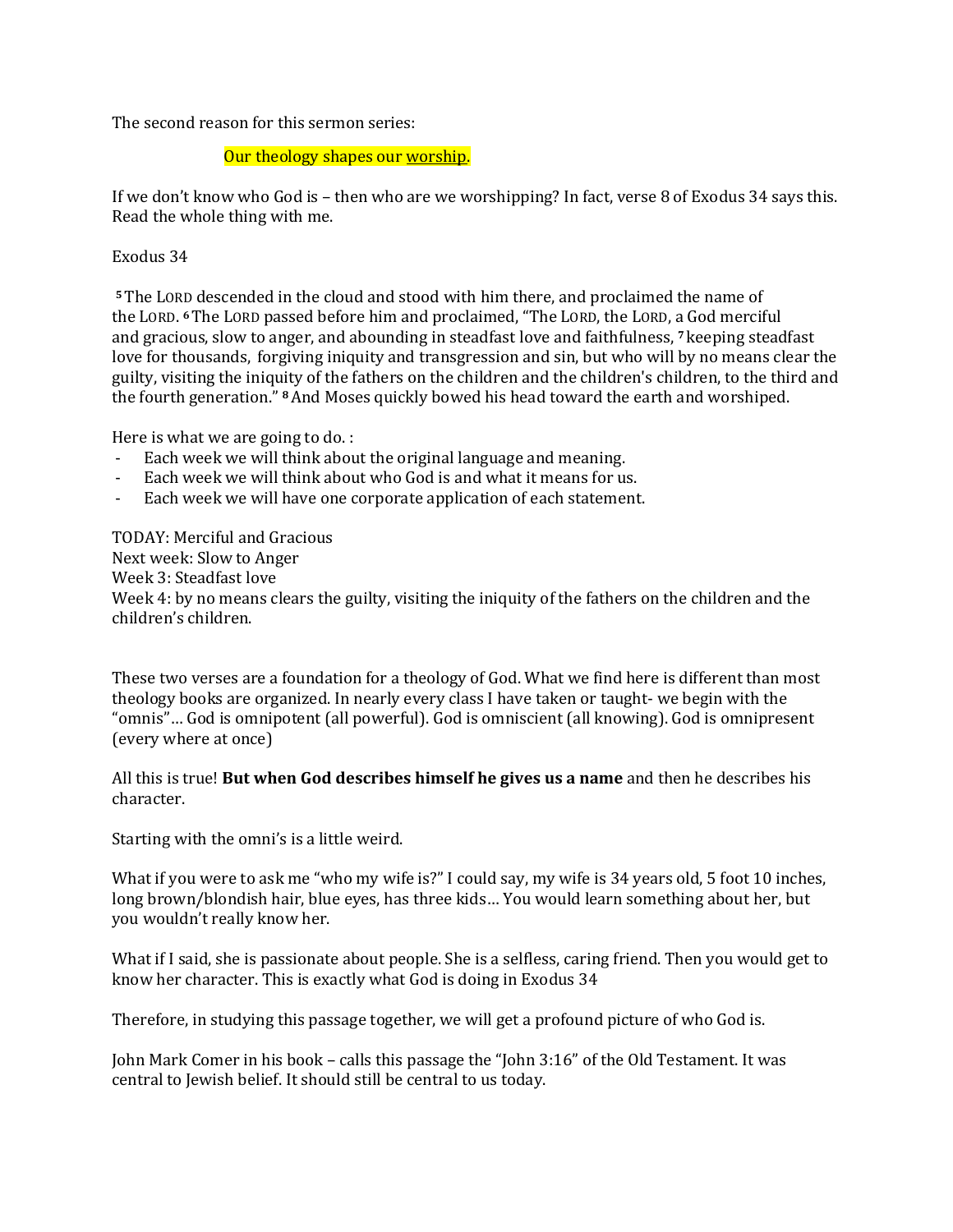### **Let's think for a moment about the immediate context of our two verses.**

**Go back to Exodus** 33:18. Moses is talking with God and makes a request. "Moses said, "Please show me your glory."

Don't just give me a little bit of you. I don't just want you nearby. I want all of you.

This is a dangerous request as we see in God's response.

#### Exodus 33:19-23

**<sup>19</sup>**And he said, "I will make all my goodness pass before you and will proclaim before you my name 'The LORD.' And I will be gracious to whom I will be gracious, and will show mercy on whom I will show mercy. **<sup>20</sup>**But," he said, "you cannot see my face, for man shall not see me and live." **<sup>21</sup>**And the LORD said, "Behold, there is a place by me where you shall stand on the rock, **<sup>22</sup>** and while my glory passes by I will put you in a cleft of the rock, and I will cover you with my hand until I have passed by. **<sup>23</sup>**Then I will take away my hand, and you shall see my back, but my face shall not be seen."

God has told Moses what will happen. When we get to verse five of Exodus 34, we see God descending on Moses. Imagine God's hand covering Moses. He can't see, but he does hear. He hears a name.

### 34:5-

**<sup>5</sup>**The LORD descended in the cloud and stood with him there, and proclaimed the name of the LORD.

This is the immediate context – God is going to show Moses his glory.

God has a name – and it isn't "god". IN FACT – it isn't "The Lord".

We need to think about God's name for a second – it is repeated twice at the beginning of this statement about who God is.

The name first appears in Exodus 3 with the burning bush. Moses is called by God to go back to Egypt and lead the people out of slavery. Moses is a little hesitant and he says, "If I come to the people of Israel and say to them, 'the God of your fathers ahs sent me to you' and they ask me, 'what is his name?' what shall I say to them?" (vs. 13)

You need to notice the phrase, "what is his name." The Hebrew is (*Mah Shemo*) – But if you were an ancient Hebrew reader, your ears would perk up right here. It's different from the typical way you would have asked someone their name.

If you lived in a Hebrew refugee camp in 1500 BC, you would walk up to a stranger and ask, "Miy shimka?" which is more literally, "Who is your name?"

But that's not what Moses asks. He asks, "Mah shemo?"

Mah shemo? is more like, "What is the meaning of your name?" Or, "What is the significance of your name?" Or, "What makes you . . . you?" Moses isn't just asking for a label like Bryan or Chris or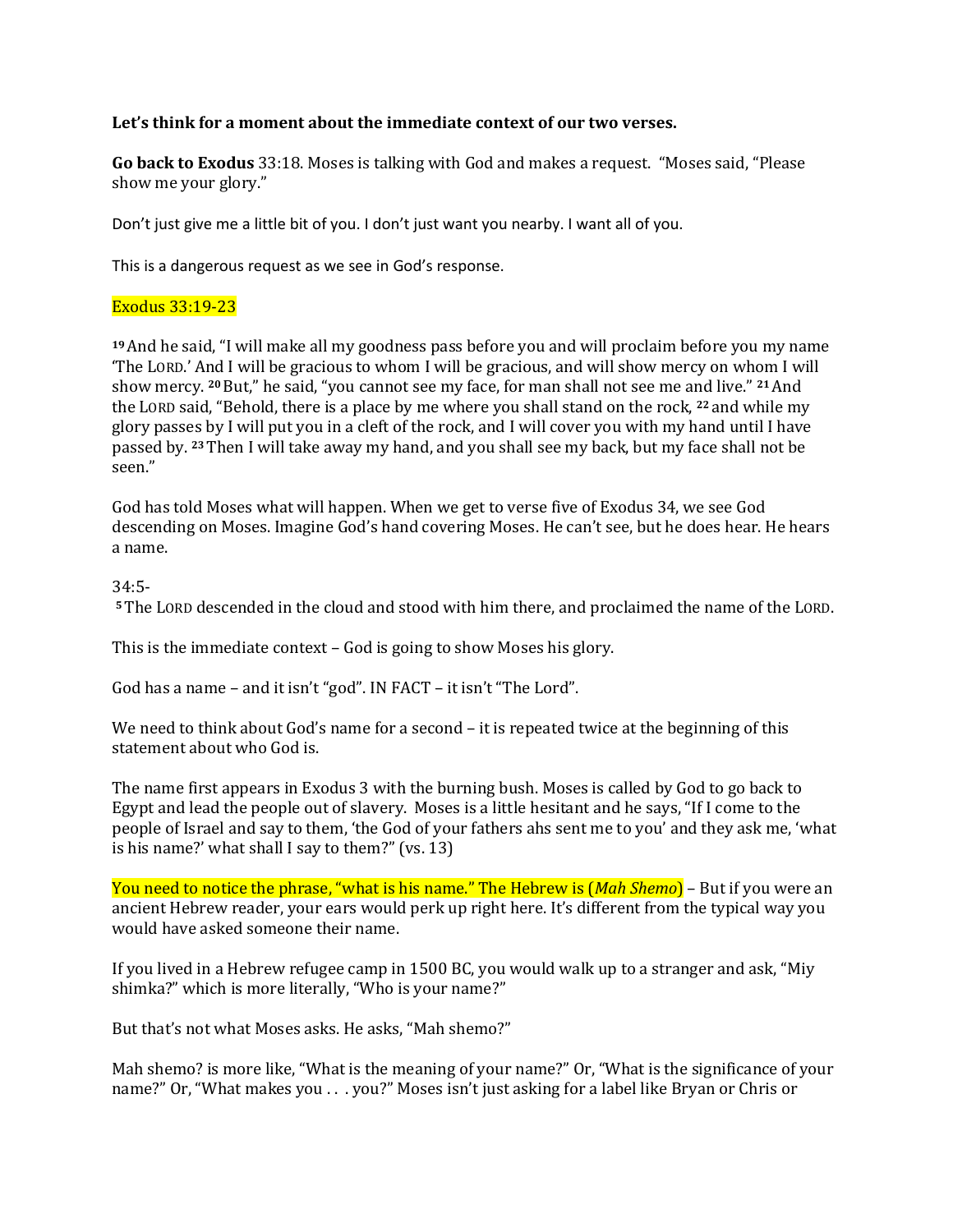Sarah. He's asking the Creator God, "Who are you? What are you like? Tell me about your character." And that's when the Creator speaks his name.

The answer in verse 14 is, "I am who I am" – is sending you.

It could be translated, "Whatever I am I will be." If I am compassionate – I will be compassionate. If I am slow to anger – I will always be slow to anger. If I am loving – I will always be loving.

There actually isn't a surprise twist with God.

Have you ever known someone really well. Thought they were a stand up, honest person. Only to discover they are actually wanted by the police? Maybe you have trusted someone with your secrets, they always kept them in the past, but this time they are telling everyone.

Not possible with God. What ever he is, he will be.

You can trust God to be who he says he is.

A student who graduated from our college group a few years ago was diagnosed with cancer just recently. She posted on facebook about it yesterday and said this: "As scary as it sounds, I'm a strong believer that God will use me and my story for something good."

If God has been good, he will continue to be good!

Before we move on. A quick word about why some translations say "Yahweh" and other "The Lord."

Why do so many translations use "The LORD" when Yahweh appears? After the writing of Ten Commandments – and one commandment in particular – "Do not take the Lord's name in vain" – YHWH – the teachers, the rabbis, the scribes wouldn't even say or write the name. Instead they substituted "Adonai" which is Hebrew for "lord" or "master. It is used throughout the OT a generic term for God.

The English translators didn't know what to do with the Hebrew word "Yahweh". It is literally translated "he is."

So, they opted for the Hebrew tradition – we will just say "THE LORD".

In my opinion – by using the words "The Lord" we are missing out on a key facet of our relationship with God. "The Lord" is a title, not a name.

That would be like me always referring to Charissa as "The Wife". It's her title… but I have a personal relationship with her, so I call her Charissa.

John Mark Comer said,

"I would argue that we need to get back to calling God by his name. I think the gradual shift from calling God "Yahweh" to using the title "the LORD" says something about the human condition. For all our talk about a "personal relationship with Jesus," there's a part of us that's scared of intimacy with God. We see the fire and smoke up the mountain, and we shrink back in fear."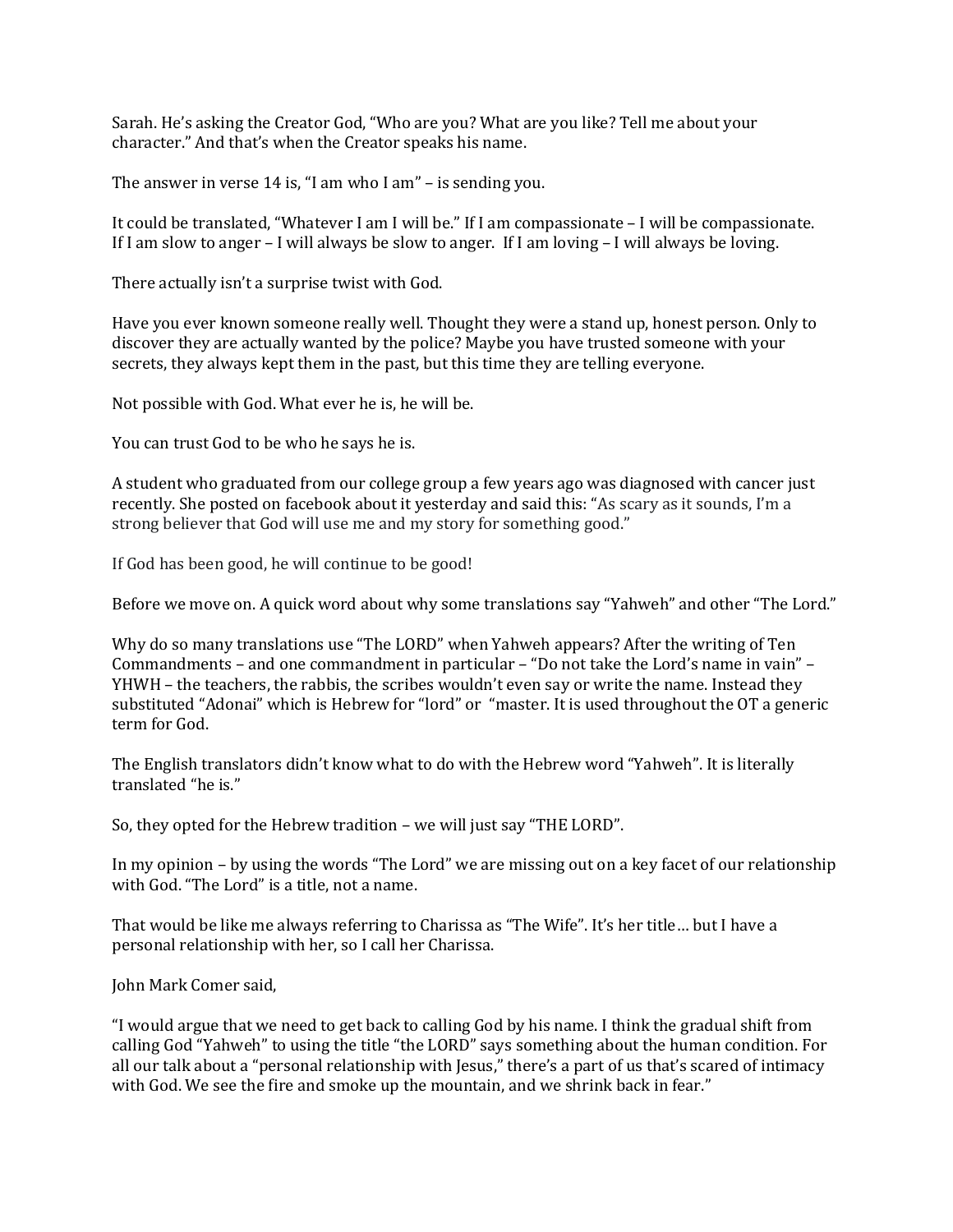## **The Character of God – Compassionate and Gracious.**

My version says "merciful" – but I think its easier to understand as compassionate. It has the same Hebrew root word as "womb" It's a word used to describe a mother's love of her children. How she feels about them.

In the book of 1 Kings – Solomon is king and every day makes judgement over people's arguments. Two ladies approach the king arguing over a baby – both are claiming to be mothers. Solomon declares: Cut the baby in half and give each woman part of the child. 1 kings 3:26 - **<sup>26</sup>**The woman whose son was alive was **deeply moved** out of love for her son and said to the king, "Please, my lord, give her the living baby! Don't kill him!"

### **Deeply moved is the same word as compassionate.**

My point: **Compassionate is a feeling Word.**

We have a God who feels for you. He hurts for you, he rejoices with you, he feels your pain. HE IS COMPASSIONATE. **He is a relational God – who responds to you.** 

I am barely beginning to grasp this as a dad. The other night, Judah comes up to me – It was a long day at work. I'm sitting on the couch. He wants to wrestle on the ground. I say no. He says, okay… can we wrestle on the couch so you don't have to get off it. I say no. Please Daddy… I really want to.

Next thing I know – I'm on the ground wrestling with him. I felt for him... He wanted his dad... so I responded.

God feels for you.

### **Contrast this with Gracious**, which is An action word.

Grace is a word that goes beyond what is expected to grant kindness towards people – who are not worthy or deserving.

Grace is demonstrated on the cross. Grace is the means by which you are eternally saved.

God feels our pain and acts on our behalf.

Let me give you two examples.

**Jonah**: God calls a guy named Jonah to go to the city of Nineveh and preach against it. Nineveh was the capital of the Assyrian Empire. Assyria was the dominant empire of the day and the archenemy of Israel. They'd been at war with the Hebrews on and off for centuries.

A few decades ago, archaeologists found a Ninevite library. Their writings are crazy.

Speaking of a city he just destroyed, King Shalmaneser II had this to say: "**A pyramid of heads I reared in front of his city. Their youths and their maidens I burnt up in the flames."** So he made a giant pile of heads by the front gate and burned the women and children alive.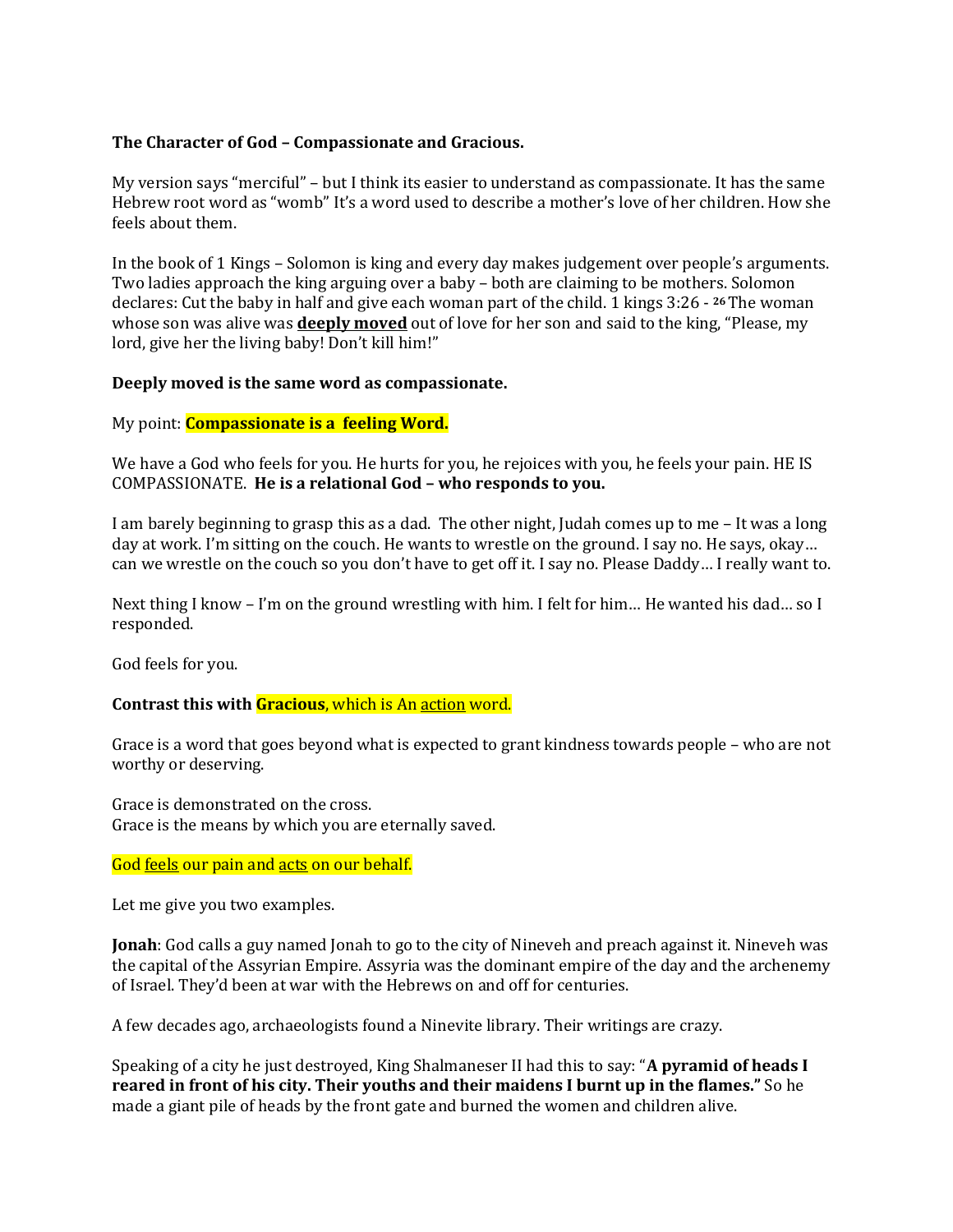His son, Sennacherib, had this to say about a king he defeated: "**I flayed [him], his skin I spread upon the wall of the city."**

One of Sennacherib's descendants, King Ashurbanipal, was true to the family name. Writing about another king, and another war, he said, "**I pierced his chin with my keen hand dagger. Through his jaw . . . I passed a rope, put a dog chain upon him and made him occupy . . . a kennel."**

## **No one would blame Jonah for not going to Nineveh. But the reason Jonah give is interesting.**

Jonah 1:3 " **<sup>3</sup>**But Jonah rose to flee to Tarshish from the presence of the LORD."

Jonah wasn't running from the evil city… he was running from God – because Jonah actually believed in the character of God.

Jonah gets swallowed by the fish… then he goes and preaches a one point sermon: "Yahweh is going to kill you."

### **The Ninevites repent! Jonah 3:10**

"When God saw what they did, how they turned from their evil way, God relented of the disaster that he had said he would do to them, and he did not do it.

You would expect Jonah to be excited… great revival from such a short sermon.

But he is depressed… wants to die: WHY? He quotes Exodus 34

# **Jonah 4:2-3**

**<sup>2</sup>**And he prayed to the LORD and said, "O LORD, is not this what I said when I was yet in my country? That is why I made haste to flee to Tarshish; **for I knew that you are a gracious God and merciful, slow to anger and abounding in steadfast love, and relenting from disaster**. **<sup>3</sup>**Therefore now, O LORD, please take my life from me, for it is better for me to die than to live."

God feels our pain and acts on our behalf.

Here is what you and I learn about Yahweh: He can't be trusted to withhold grace – even from the worst of people. He goes around blessing all kinds of people. He feels and he acts all the time.

Here is another example. It's the story of the prodigal son.

Jesus makes up a story about a son who leaves his father. He demands all his inheritance before the father has died. He end up wasting all the money… makes a fool out of his dad. Totally disrespects and abandons him.

He eventually comes to his senses (a term meaning he is repentant)

When he is walking back home here is what Jesus says happens:

Luke 15: 21-23